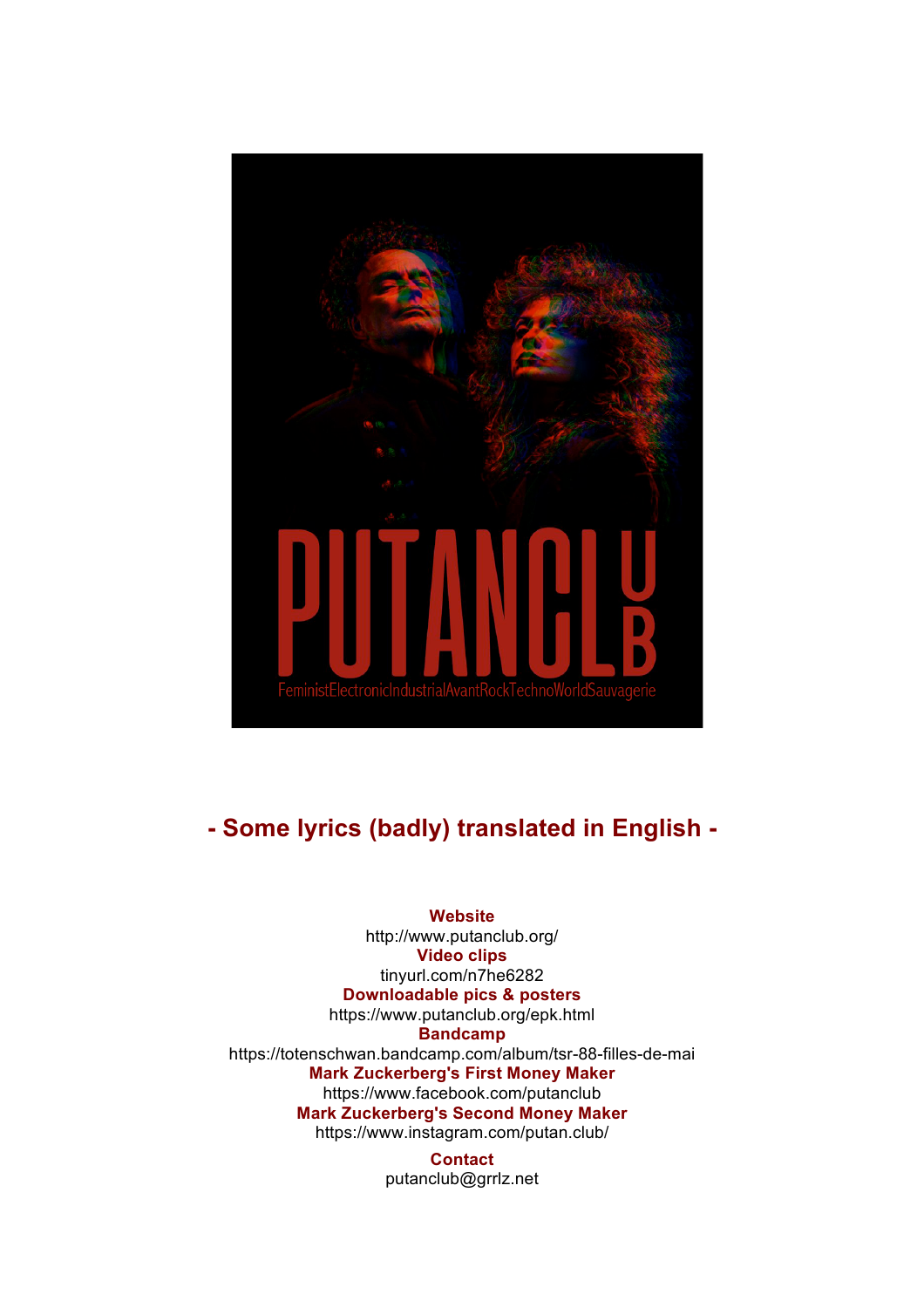### **FILLES DE MAI**

*https://youtu.be/MuiRtBW5bZ0*

Au bord du lac les filles descendirent à la mitraillette les gros bœufs au couteau les gros lourds les épousables, les queutables les sympathiques, les juste voyeurs les rappers, les bboys, les rockers et les vieux beaux Car le plus court chemin pour atteindre le cœur passe par la poitrine

Il n'y avait vraiment rien à dire contre cela Juste se tenir assez loin

Diamants et perles en terreur Filles de scènes loin du cœur Et si la vie est se soumettre Il faudrait alors à tout homme remettre Le couteau sous la gorge et le talon au fond du cul

Les braves filles au paradis Les autres iront partout La loi du sperme pour seul maître A tout homme alors enfin remettre Le couteau sous la gorge et le talon au fond du cul Court Crève-les

*On the edge of the lake the girls came down with machine guns to kill the big oxen, with a knife the stupid heavy ones, the marriageables, the dickables the nice ones, the just voyeurs, the rappers, the b-boys, the rockers and the old farts, because the shortest way to reach their hearts is passing through their chests.*

*There was really nothing to say against it : just standing far enough away.*

*Diamonds and pearls in terror, stage girls far from the heart, and if life is to submit then every man should get a knife to their throats and a boot heel deep in their asses.*

*The good girls will fly to heaven while the others will go everywhere. If the law of sperm is for only master then every man should get a knife to their throats and a boot heel deep in their asses.*

*Run. Kill them.*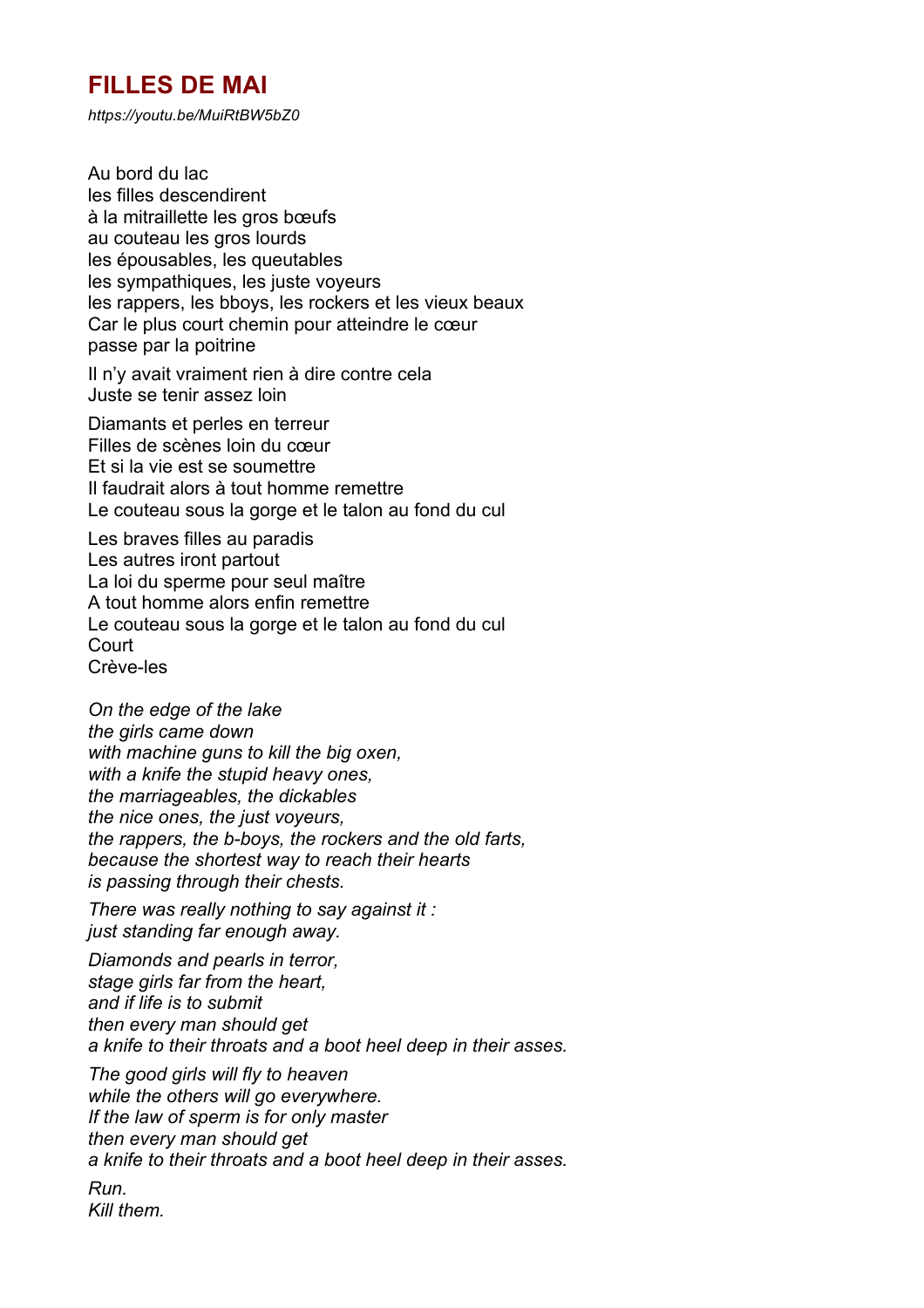#### **SENS LA MORT**

Ravagée par le temps Ravagée par mots Ravagée par société Lame de métal Au creux de ma chair

Erreur mise au monde Défonce les poignets Accumule les tentatives Plus je sens la mort

Injections encore La tête part Bien en arrière Commence à hurler Plus je sens la mort

*She is ravaged by time ravaged by words I'm ravaged by society a metal blade in the hollow of my flesh*

*She's a birth error. Smashing my wrists. Accumulating suicide attempts towards the more I smell death.*

*Injections again, the head goes way back, she's starting screaming the more I smell death*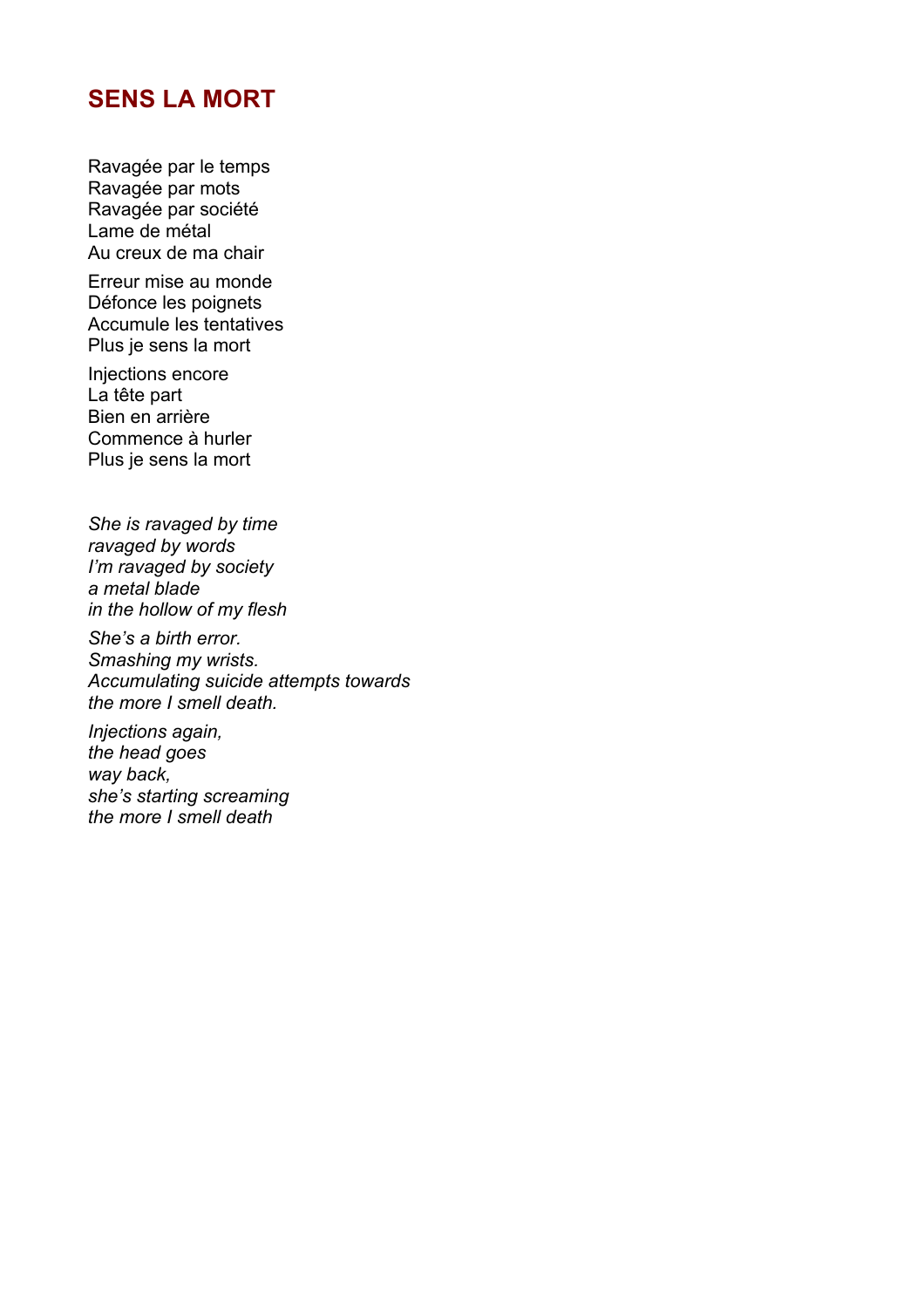#### **PHENIX**

*https://youtu.be/j7PZ26bulXI*

Pourris ta blessure et pourris ma vie Toutes les vomissures, les utopies Tourne en catastrophe, aux abois, Merde aux philosophes re-merde au surmoi

Silence est de plomb, ma langue sur l'acide Confirmant l'impression de - voler au suicide

Sevrer l'étendue du désastre Personne à mes côtés mais Marc Sastre Tue-moi fort, tue-moi bien : Je suis un désaccord - assassin

Tiré les étoiles car tu les aimais, Lever toutes les voiles et virer au plus près Flamme de tes ratés, les culs de nos reines Cœurs sur-enchaînés aux dettes : souveraines

Figues et capriers, cerises et pervenches Sous les oliviers mon - arme blanche Tue-moi fort, tue-moi bien Je suis un désaccord - assassin

Le silence fut de plomb et ma langue sur l'acide Confirmant l'impression de - voler au suicide

*Rot your wound and rot my life All the vomit, the utopias they turn into disaster, at bay, so shit on the philosophers then re-shit on the superego*

*Silence is lead, my tongue on acid confirming the impression of - flying to suicide*

*Wean the extent of the disaster no one by my side but Marc Sastre Kill me hard, kill me well: I'm a disagreement - assassin*

*I fucked the stars because you loved them, I raised all sails and tack as close as possible, the flames of your failures, the asses of our queens, hearts over-chained to sovereign debts.*

*Figs and caper trees, cherries and periwinkles, under the olive trees my cold steel : kill me hard, kill me good I'm a disagreement - assassin*

*The silence was lead and my tongue on acid, confirming the impression of - flying to suicide*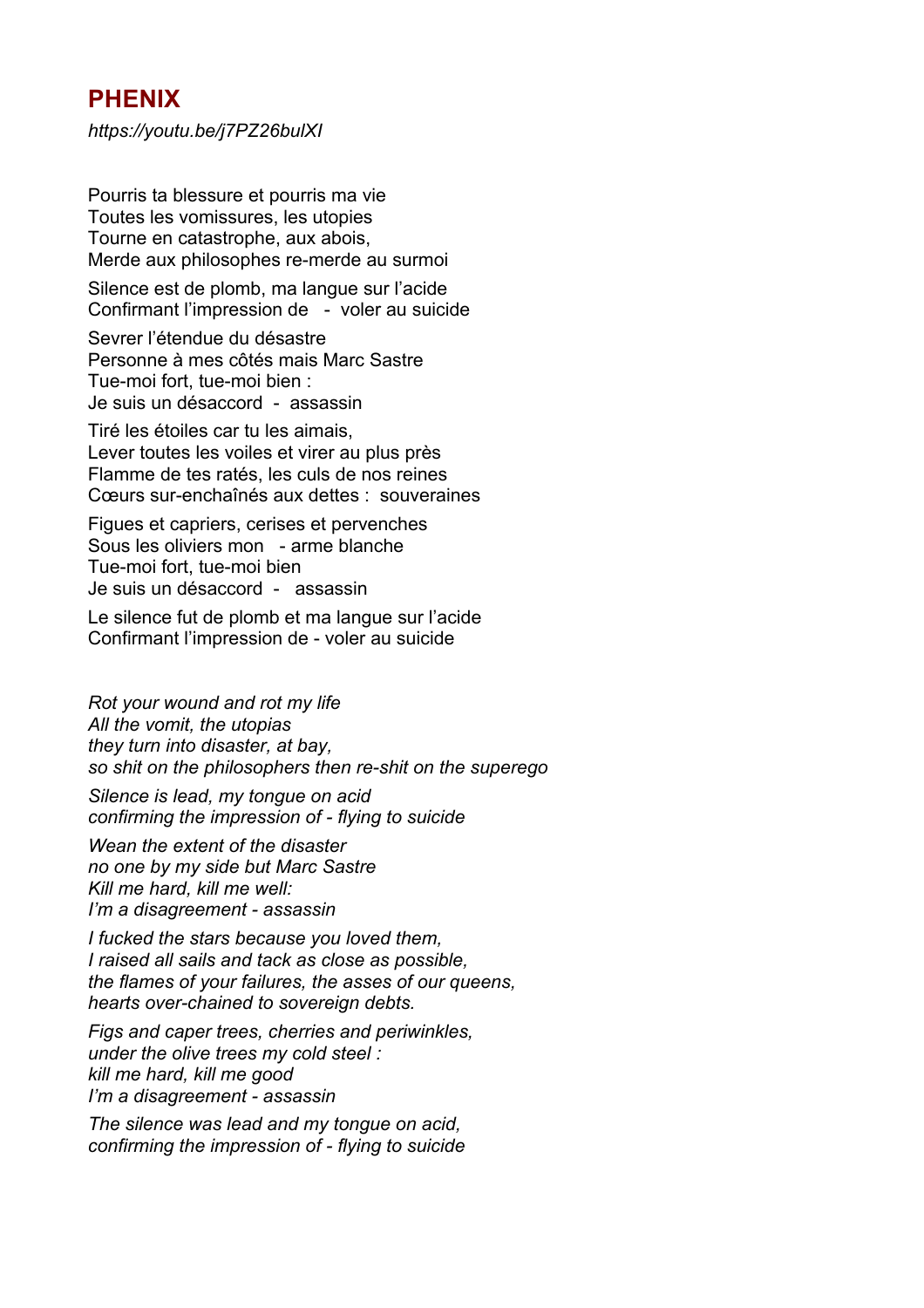### **QARA KUN**

Ma bienvenue

*https://youtu.be/M5yt7O8ECZA*

En précipice Aux fronts abattus De tous les fils Se dérober **Terroriste** Se dévorer **Innocents** Au désespoir Résistant Au désespoir **Persistant** L'assaut du peuple **Capitaliste** Ne jamais voter Ne jamais donner Le choix aux riches *My welcoming on the precipice with the broken & beaten down fronts of all the sons. So to shirk, terrorist, and devouring oneself, but innocent. In despair durable. In despair persistent. The capitalism from the people's assault : so never vote and never give*

*the choice to the rich.*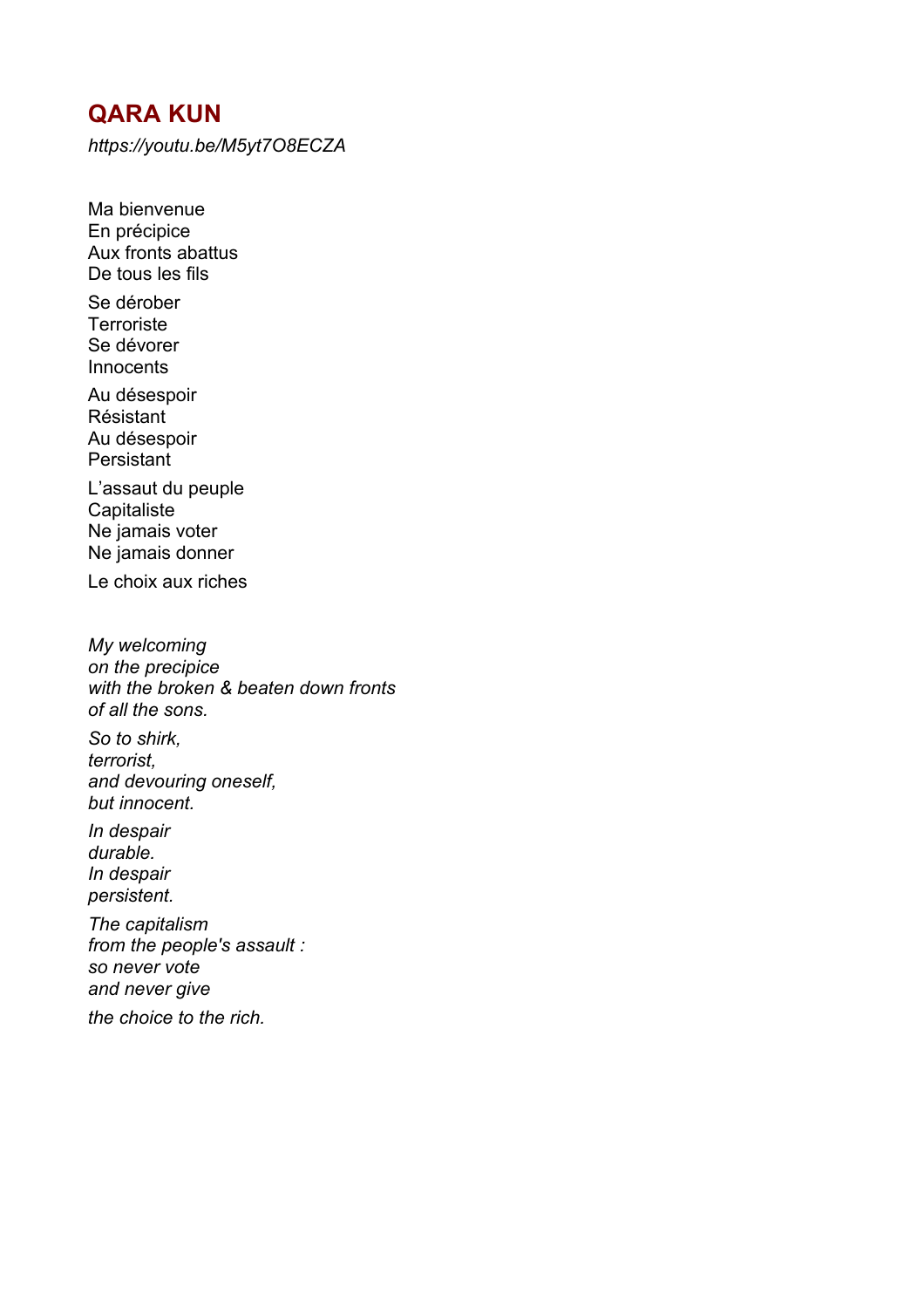## **PALAIS BOURBON**

*https://youtu.be/EaVXTffeqJc*

40 places dans ma société 70 bouches couronnées Capi du club d'hypochlorite Et chirurgie pour trépanés

Suce mes lèvres

Diarrhétiques hypocondriaques Malades aux veines gauches atrophiées Votant sans peine ta leucémie 80 000 scléroses en plaque

Suce mes lèvres

Poumons aux voies sans rémission Cancer du sein ou utérin Génitales mortes et sans répliques Caressant la chiourme politique

Suce mes lèvres

*40 jobs in my business firm 70 crowned mouths Hypochlorite Club Capos And surgery for trephined ones* 

*Suck my lips*

*Hypochondriac diarrhetics, patients with atrophied left veins, easily voting your leukemia and 80,000 multiple sclerosis*

*Suck my lips*

*Lungs with remissionless pathways, breast or uterine cancers, dead genitals, and without answers caressing the political gang.*

*Suck my lips*